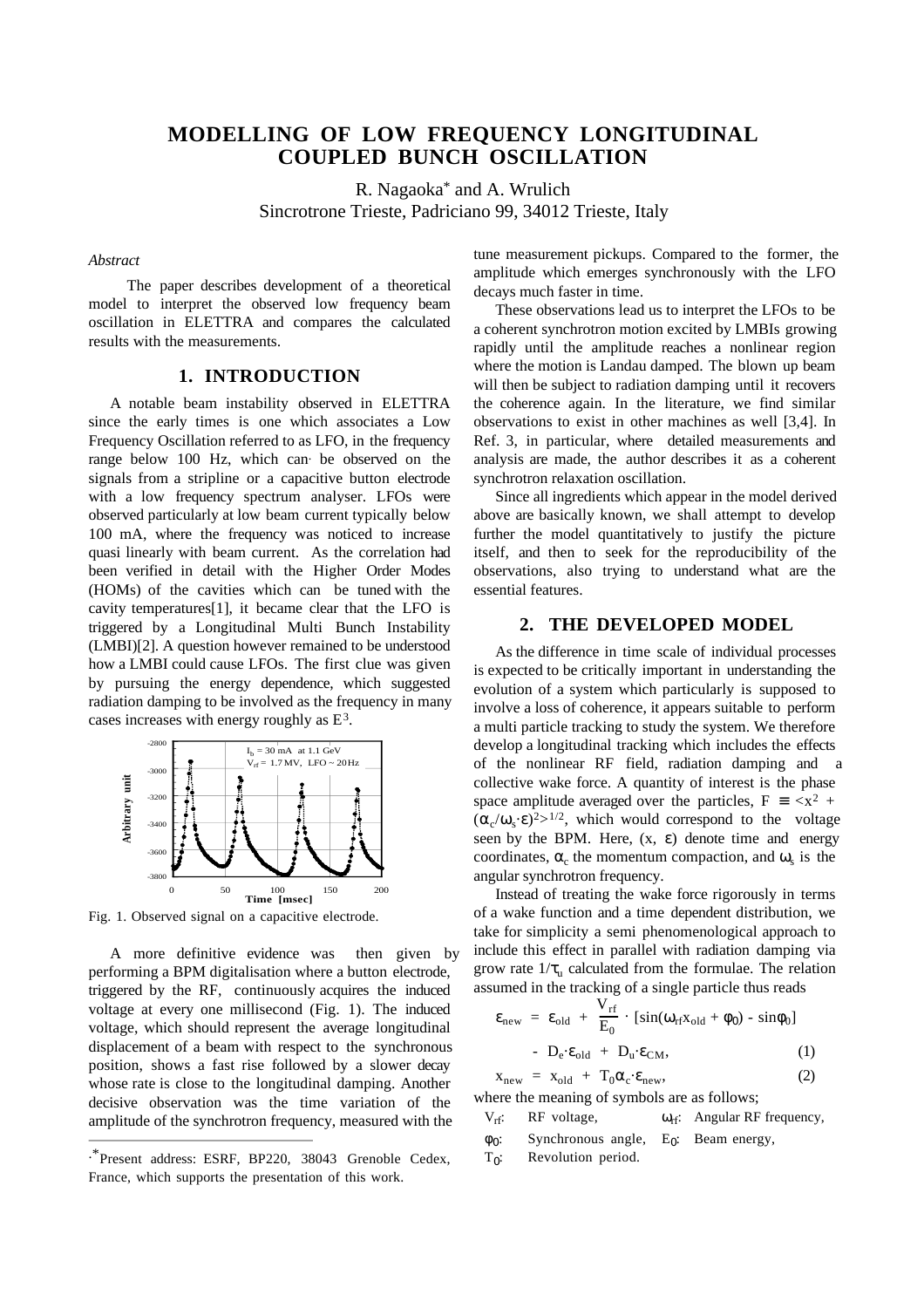$D_e$  is related to radiation damping rate  $1/\tau_e$  by  $D_e$  =  $2(1/\tau_e)T_0$ , and D<sub>u</sub> likewise to  $1/\tau_u$ . It is noted that, reflecting a mean field, the term with  $D_u$  is multiplied by the centre of mass coordinate  $\varepsilon_{CM}$ . The effect of potential well distortion as well as coherent tune shift are regarded irrelevant and not considered. In most cases, 500 particles were tracked over 200 msec, which requires nearly 10 minutes of cpu time. Results are confirmed to depend little on the number of particles.



Fig. 2. Growth rate  $1/\tau_u$  versus longitudinal beam size  $\sigma_L$ .

We initiated our study from using  $1/\tau_{\text{u}}$  calculated from the standard formula derived for a Gaussian beam, with impedance values of the first longitudinal mode which is identified to excite the LFOs (Fig. 2) [1]; Shunt impedance R = 1600 kΩ, quality factor  $Q = 45000$  and the beam harmonic = 821. Tracking was performed starting from the nominal Gaussian beam. We basically find that the assumed growth rate, with the nonlinearity of the ordinary RF field, does lead to a loss of coherence, namely to a filamentation, around an amplitude in phase space which is in a reasonable range as compared to the measurements. However, after the initial blow up, the system only reaches an equilibrium, as typically shown in Fig. 3. Note that the beam size  $\sigma_L$  is evaluated at each instant with



Fig. 3. Average amplitude F obtained from the tracking with  $1/\tau$ <sub>u</sub> calculated assuming a Gaussian distribution.

which  $1/\tau_u$  is computed. The result signifies that the reduction in the wake force due to lowering of the growth rate  $1/\tau_u$  for larger  $\sigma_L$  (cf. Fig. 2), together with decreasing magnitude of  $\varepsilon_{CM}$  due to the loss of coherence, are not adequate to explain the saw tooth mechanism (see Eq. 1).

In fact, the observations (Fig. 1) indicate that after the filamentation, the beam is subject to damping over a major part of an oscillation period, which implies that the wake force during this interval is actually vanishing. In terms of growth rate, this means that its decay as a function of  $\sigma_L$ , the "effective" beam size of a filamented beam, should be much faster than what is given by the Gaussian formula, suggesting that  $1/\tau_{\text{u}}$  needs to be reevaluated for the completely different beam distribution.

Here we refer to the work of Ref. 5 where analytical expressions for the complex coherent frequency shifts are derived by solving the Sacherer's equation for extreme beam models; a water bag, in the longitudinal, and a hollow bunch in the transverse motions. The multi-turn sums are in particular rigorously evaluated. We apply the developed technique to obtain the growth rate for a hollow bunch in the longitudinal motion. We should stress that the use of a hollow bunch is not for the sake of mathematical simplification, but rather as an approximation of the supposed distribution. Below we merely give the final result for  $1/\tau_{\text{u}}$  obtained for the dipole mode. More details will be found elsewhere [6];

$$
1/\tau_{u} = -\pi \sum_{\kappa} \frac{N\alpha_{c}e^{2}}{v_{s}T_{0}^{2}E_{0}} \cdot \frac{\alpha_{\kappa}R_{\kappa}}{\omega_{r\kappa}} (1 - a_{\kappa}^{2})
$$
  
 
$$
\times J_{1}(\rho\omega_{r\kappa}/\omega_{0}) \cdot [2J_{1}(\rho\omega_{r\kappa}/\omega_{0}) - \rho\omega_{r\kappa}/\omega_{0} J_{0}(\rho\omega_{r\kappa}/\omega_{0})]
$$
  
 
$$
\times [\frac{1}{1 + a_{\kappa}^{2} - 2a_{\kappa}cos\phi_{1\kappa}} - \frac{1}{1 + a_{\kappa}^{2} - 2a_{\kappa}cos\phi_{2\kappa}}], \qquad (3)
$$

where  $ρ$  denotes the radial amplitude of the distribution, κ distinguishes the HOMs, and  $J_n$  (n = 0,1) are the Bessel functions. Other symbols signify as follows [5]; N: Number of particles in a bunch,

- $ω_0$ : 2π/T<sub>0</sub>,  $v_s$ :  $ω_s/ω_0$ , ω<sub>κ</sub>: Angular eigenfrequency,  $\alpha_{\kappa}$ :  $\omega_{\kappa}/2Q_{\kappa}$ ,
- ω<sub>rκ</sub>: ω<sub>κ</sub>[1 1/(4Q<sub>κ</sub><sup>2</sup>)]<sup>1/2</sup>,  $a_{\kappa}$ : exp(- $\alpha_{\kappa}T_0/M$ ),
- $\phi_{1\kappa}$ : T<sub>0</sub>/M·( $\omega_{r\kappa}$   $\omega_{s}$   $\mu\omega_{0}$ ),  $\phi_{2\kappa}$ : T<sub>0</sub>/M·  $\phi_{2\kappa}$ : T<sub>0</sub>/M·( $\omega_{\kappa\kappa}$  +  $\omega_{s}$  +  $\mu\omega_{0}$ ),





Fig. 4. Growth rate  $1/\tau_u$  versus radial amplitude  $\rho$  of a hollow bunch (Eq. 3), calculated under same conditions as in Fig. 2.

It turns out that due to the property  $2J_1(x) \sim xJ_0(x)$  for x  $<< 1$ , there is a large cancellation in the form factor part of  $1/\tau_{\text{u}}$  in Eq. 3, as a result of which, the growth rate is nearly vanishing in the range of interest. It is also noteworthy that  $1/\tau_{\text{u}}$  deviates in the negative direction creating a damping effect at larger amplitudes.